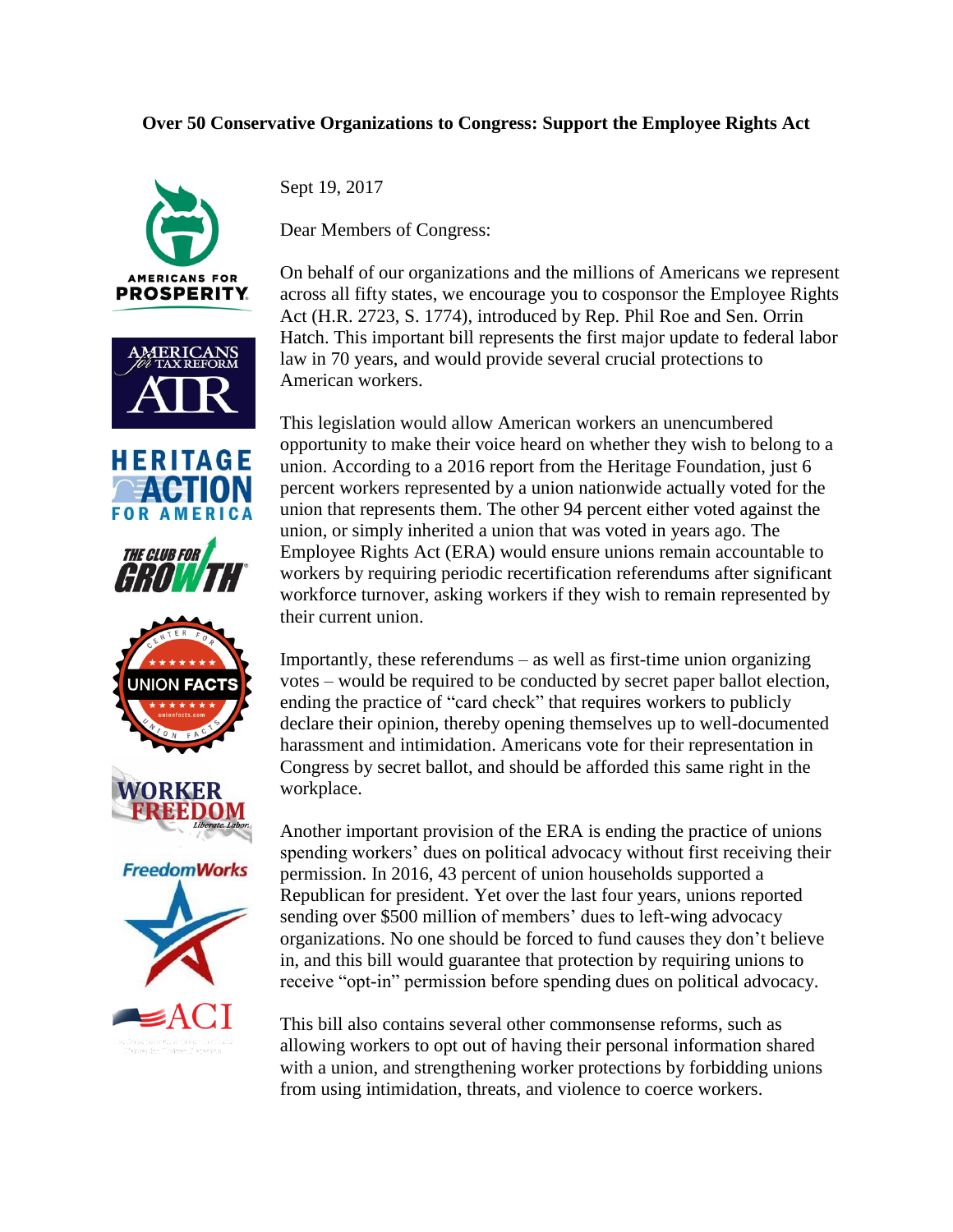





free enterprise

These provisions are overwhelmingly popular with the American people, including with union households. The American people have demonstrated their frustration with government that benefits special interests at the expense of the individual, and labor law is no exception – made clear by the fact that union membership has been cut in half since 1983.

We encourage you and your colleagues to take advantage of this mandate from voters, and to return power to the American worker. We encourage you to cosponsor H.R. 2723 and S. 1774, the Employee Rights Act, and thank you for your consideration.

Sincerely,

Akash Chougule, Director of Policy Americans for Prosperity

Leigh Hixon, Senior Director of Policy Relations Alabama Policy Institute



Lisa B. Nelson, CEO ALEC Action

Daniel Schneider, Executive Director American Conservative Union



Peter J. Thomas, Chairman Americans for Constitutional Liberty

Steve Pociask, President American Consumer Institute

Grover Norquist, President Americans for Tax Reform

Scot Mussi, President Arizona Free Enterprise club

David Stevenson, Director, Center for Energy Competitiveness Caesar Rodney Institute

Garrett Ballengee, Executive Director Cardinal Institute

Russ Brown, President Center for Independent Employees





RDINAL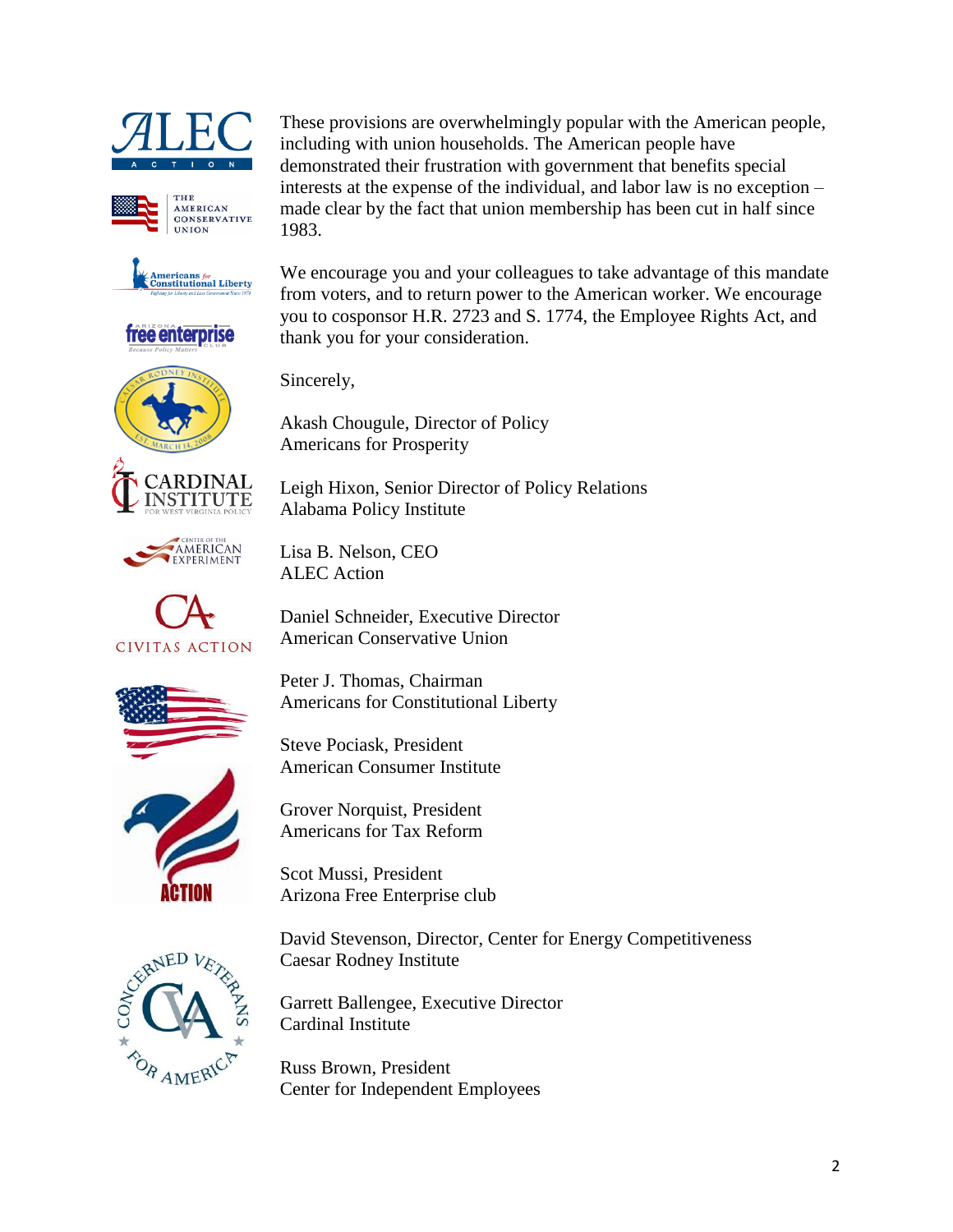



Rick Berman, Executive Director Center for Union Facts

Matt Patterson, Executive Director Center for Worker Freedom

Kim Crockett, Vice President and General Counsel Center of the American Experiment

Francis X. De Luca, President Civitas Action



David McIntosh, President Club for Growth

Michael J. Bowen, CEO

REED

Chip DeMoss, CEO Compact for America Action

Coalition For a Strong America

Kent Lassman, President Competitive Enterprise Institute

Mark Lucas, Executive Director Concerned Veterans for America

Matthew Kandrach, President Consumer Action for a Strong Economy (CASE)



**GENERATION<br>OPPORTUNITY** 

**IDAHO FREEDOM**<br>FOUNDATION

FOUNDATION

Diana Furchgott-Roth Former Chief Economist at U.S. Dept. of Labor

F. Vincent Vernuccio, JD Former Special Assistant to the Assistant Secretary for Administration and Management at the U.S. Dept. of Labor

Tom McCabe, CEO Freedom Foundation

Nathan Nascimento, Vice President of Policy Freedom Partners Chamber of Commerce

Adam Brandon, President and CEO FreedomWorks





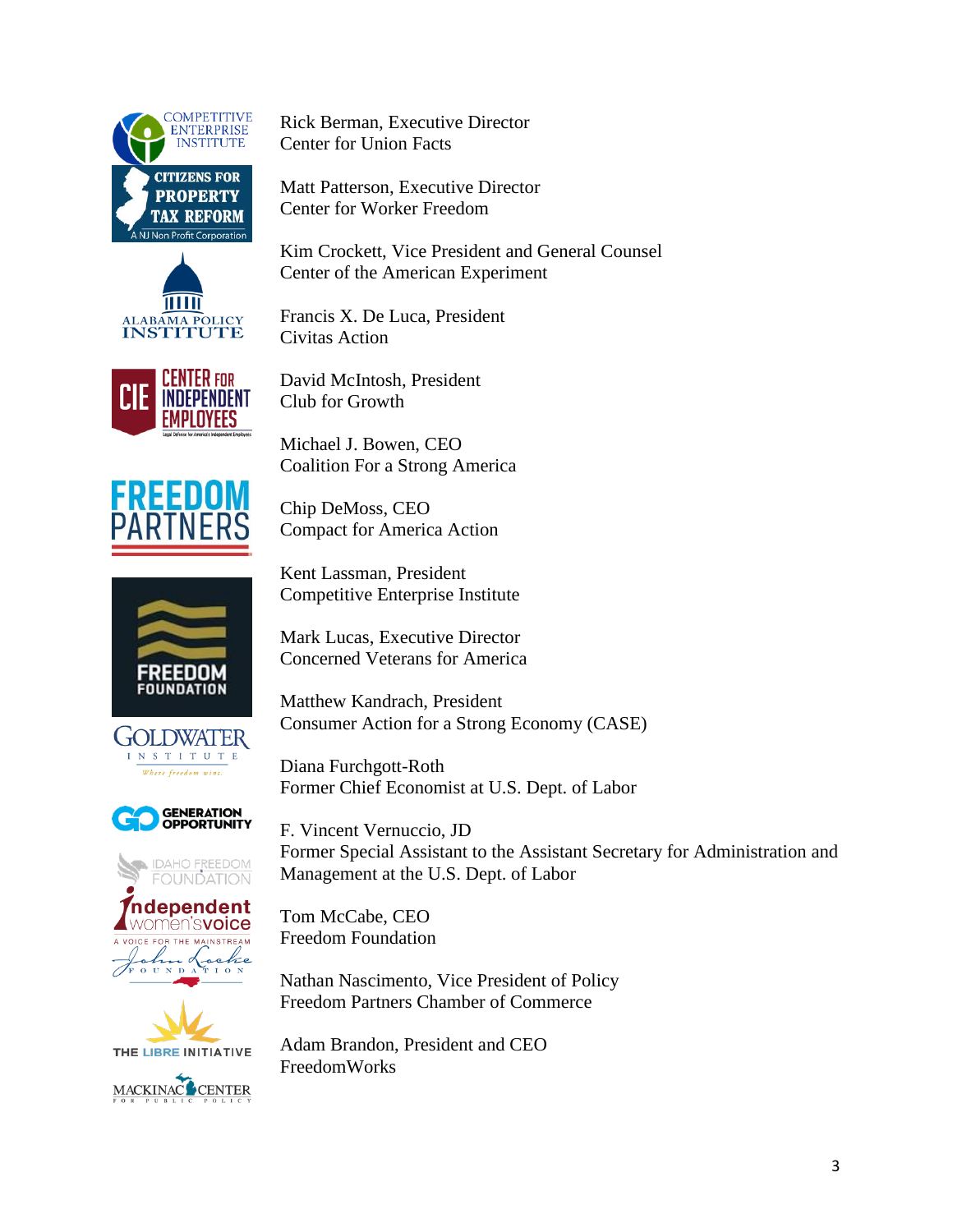

David Barnes, Policy Director Generation Opportunity

Victor Riches, President & COO Goldwater Institute

Michael A. Needham, Chief Executive Officer Heritage Action for America

Heather R. Higgins, President and CEO Independent Women's Voice



Wayne Hoffman, President Idaho Freedom Foundation

Kory Swanson, President and CEO John Locke Foundation

Michael J. Reitz, Executive Vice President Mackinac Center for Public Policy



**NPR** 

Tony Daunt, Executive Director Michiga

Forest<sup>1</sup> Mississippi Center for Public Policy

Bill & Barbara Eames, Founders Morris Patriots

NC Retail Merchants Association







Abhay Patel, Interim CEO Pelican Institute for Public Policy

Andy Ellen, President and General Counsel North Carolina Retail Merchants Association

Mike Stenhouse, CEO Rhode Island Center for Freedom and Prosperity

Harry C. Alford, President/CEO National Black Chamber of Commerce

Pete Sepp, President National Taxpayers Union